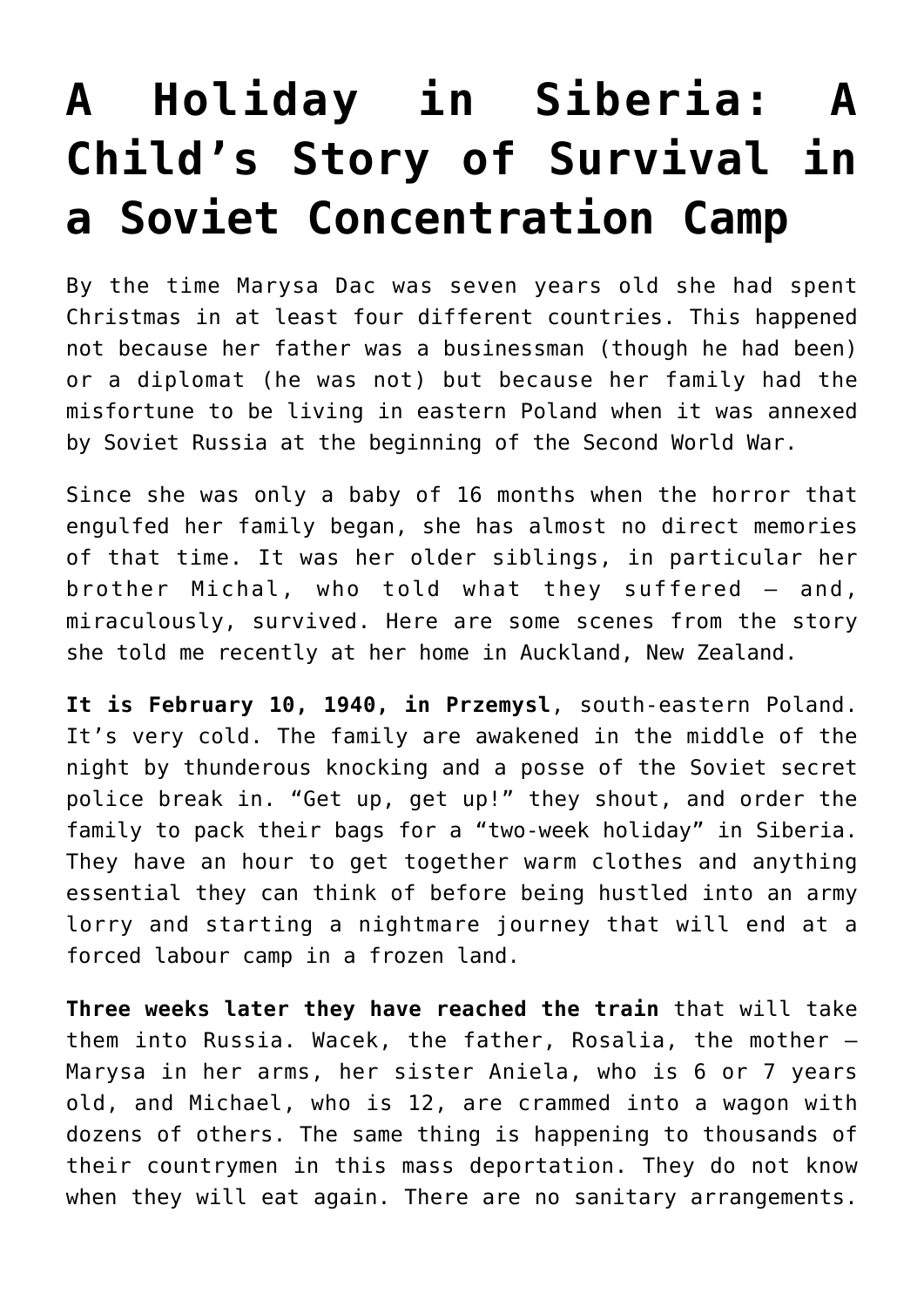The train with its cargo of unwanted Poles begins to move and their homeland is left behind.

**Their new home is a barracks** shared with three other families. It is near a settlement where the older children go to school. Marysa spends only one day in a "nursery" before her mother sees that her baby will not survive there and keeps her at home. Their father labours in the nearby forest, earning a daily ration of just one flat loaf of bread for the family. Since the mother cannot work, Michal presents himself for work in the forest so they can have another ration, but his father soon puts a stop to that, fearing for his son's life. He needs to stay alive for the others.

**They get word that another parcel has arrived** for them at the camp depot. Grandmother has been sending them food – dried mushrooms, pork lard, other things. Wacek and Michal walk the five miles through the snow to collect the parcel. They can see it has been opened but are not allowed to reopen at the depot. When they do, they find the food has been taken and replaced with sand. They are pierced by the cruelty and injustice of it.

**In the forest the men fell trees and dig deep graves**. People are dying every day of malnutrition, disease and exhaustion. Sometimes, because of the depth of the holes and the wetness of the snow a man will not be able to get out and the others will not be able to help him; he will die there. When the digging is finished, the men in Wacek's work gang are told to stand at the end of their grave. Then they are shot in the back of the head. The widows and children are helpless in their grief.

**It's some time after July 30, 1941, and the survivors at the camp are told they can go**. War alliances have changed; suddenly the Polish Government in Exile is an ally of Russia and the Polish men are forming an army on Soviet territory to help the allies fight the Germans. But Papa Stalin is not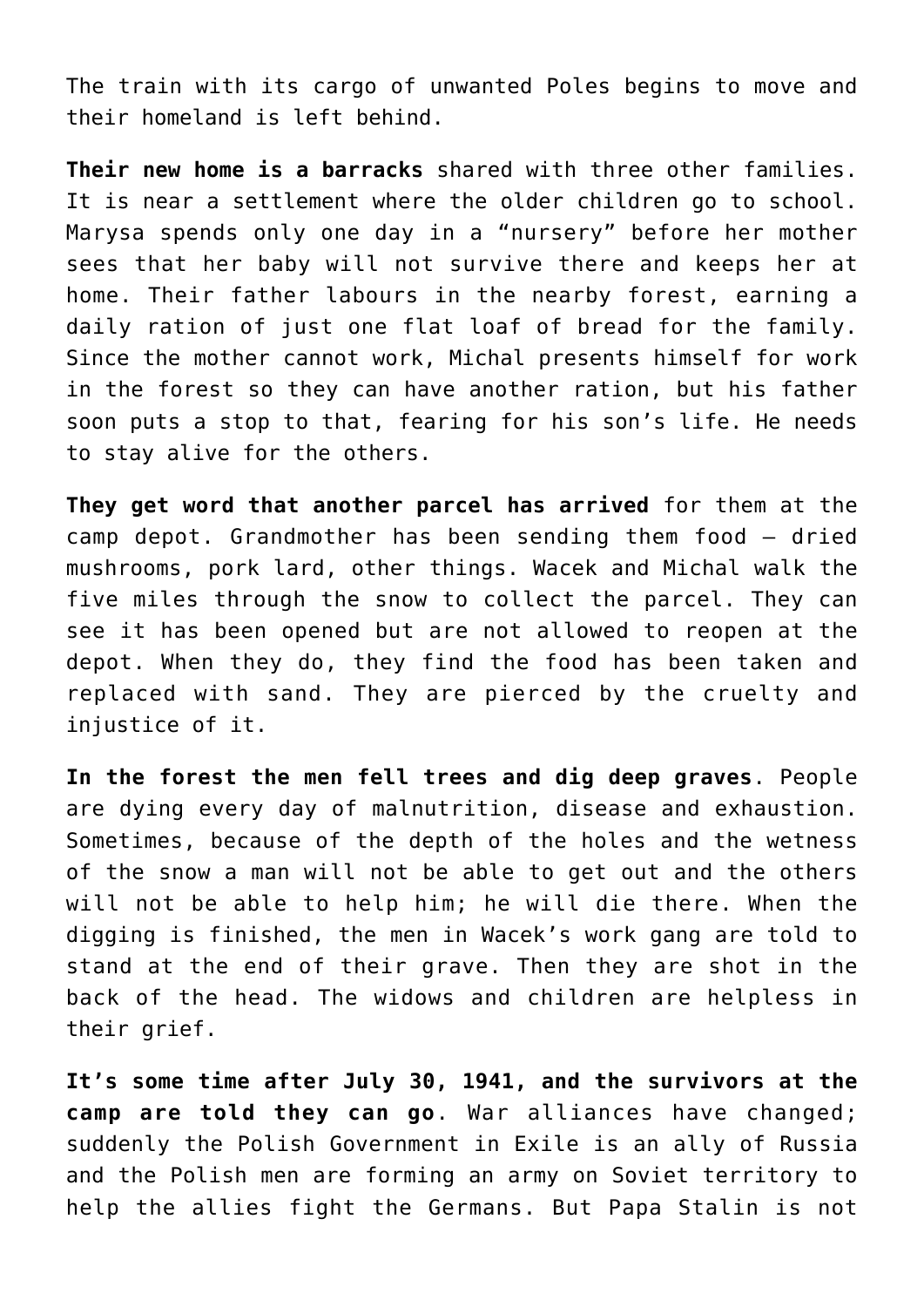making it easy for his new friends. The starving and exhausted Polish men have to make their own way to recruitment centres, and the civilians with them, with neither money, nor food nor organised transport.

The Dac family begin another long journey that will take them through Kazakstan and Uzbekistan to an evacuation point on the Caspian Sea. They will walk most of the way, stopping for periods of time at improvised camps near villages or collective farms. Because Marysa is still only 3, she has to be carried.

**Rosalia is sick**. They have reached a place where there is some kind of hospital and she is taken there, while the children are given shelter in a barn. It is soon clear that their mother is not going to recover and she is brought back to her children. Young as she is, Marysa will retain a memory of those moments in the barn when, as Michal and Aniela ease Rosalia from a sitting to a lying position, she also has her little arms under her mother when she dies. The body is taken away.

**14-year-old Michal has full responsibility for his sisters**. He trades items of clothing for food. The village people are sympathetic but can only spare, perhaps, a jug of milk. The trio, like other children travelling with them, forage in the vegetable gardens of collective farms for potatoes, onions and other produce, which usually has to be eaten raw. On one occasion Michal slips little Marysa under a fence into a tomato patch where the growth is thick and she cannot be seen by police on horseback. She instinctively knows to keep her ear to the ground so she can tell when the horses are approaching or have passed her.

**Marysa is missing**. The refugees have stopped for a long spell in some village or settlement and she has been taken home by a little girl who lives there. For three months she enjoys adequate food and shelter, and her distraught siblings only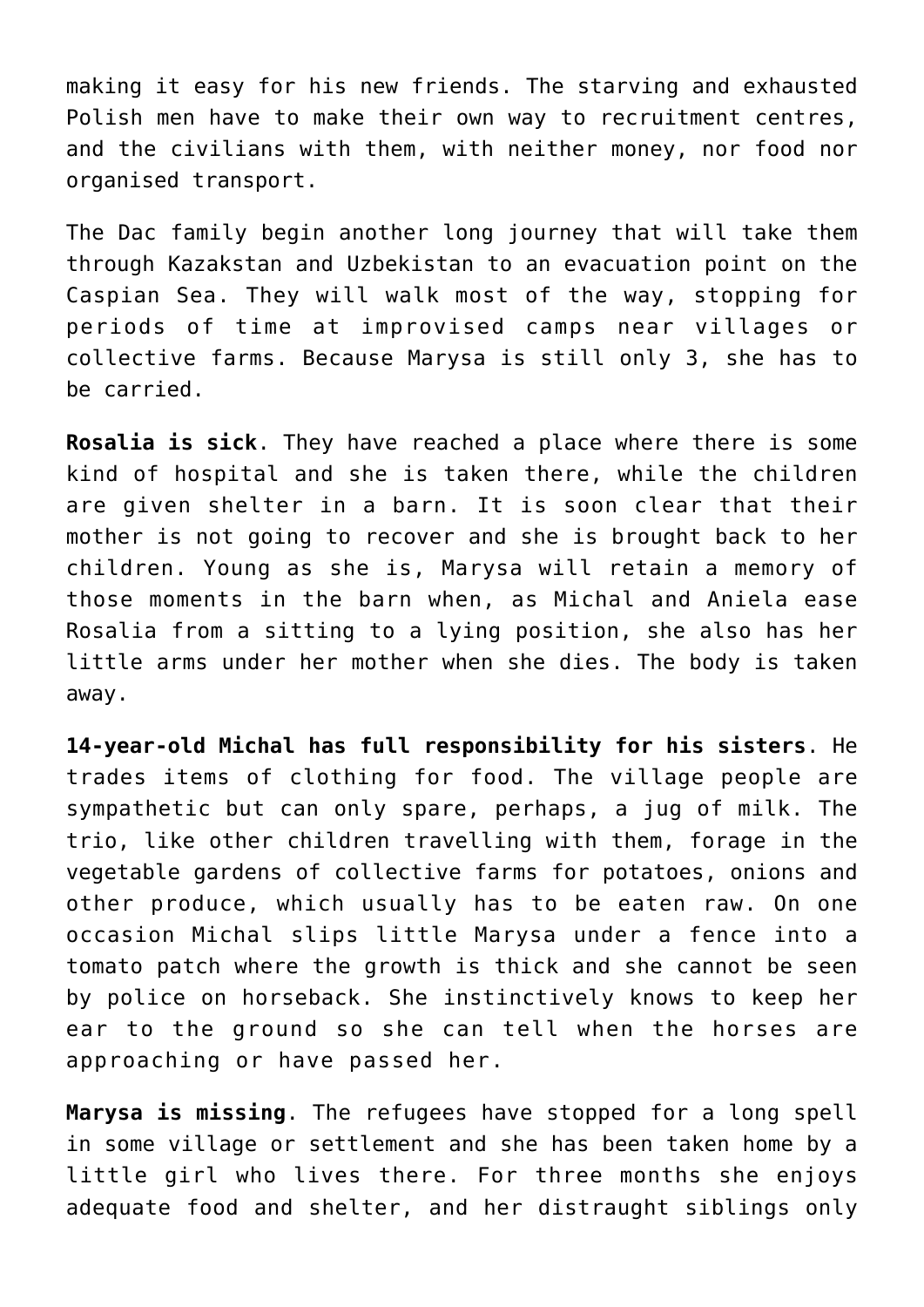discover her when they are about to leave and happen to hear someone calling her name. Was she kidnapped? Or was it an act of charity that perhaps saved her life?

**By now Michal has volunteered for the army**, but will stay with his sisters until they are in safe keeping. In the final stage of their pilgrimage, from somewhere in Uzbekistan, they are taken by train to the Caspian Sea, from where they will be shipped to Persia. This happens in either March-April, or August-September 1942. In Pahlavi, at last, the refugees receive food and rest, and emergency health care, but the civilians are soon moved to more permanent camps near Tehran or Isfahan. The Dac siblings go to separate camps in Isfahan, according to their age or state of health.

**Marysa has TB and goes to hospital**. All she can swallow is yoghurt, and it is not certain that she will survive. Michal, now in army uniform, comes every afternoon at 2pm with walnuts he has shelled while waiting for visiting time to start. He wraps her in a blanket and sits her on his knee and says, "Come on, I want you to eat these and get well." If it were not for his effort she might not be alive today.

When she is a little better she goes to Camp 9 where the other sick children are. It is heaven to be in a proper room with a good bed and good food. The Shah, who is their host, comes to visit them. For the first time in two years the Polish exiles have the joy of being attended by Catholic pastors, and Marysa receives her First Holy Communion in a bulky white "frock" made from a bed sheet and a veil made from curtaining.

Michal leaves to go with the army. It is a very sad parting and the girls will not see him again for many years, because he will settle in England and they will end up on the opposite side of the world.

**It is now November 1, 1944**. Marysa and Aniela are on an American troop ship with 700 other Polish children, most of